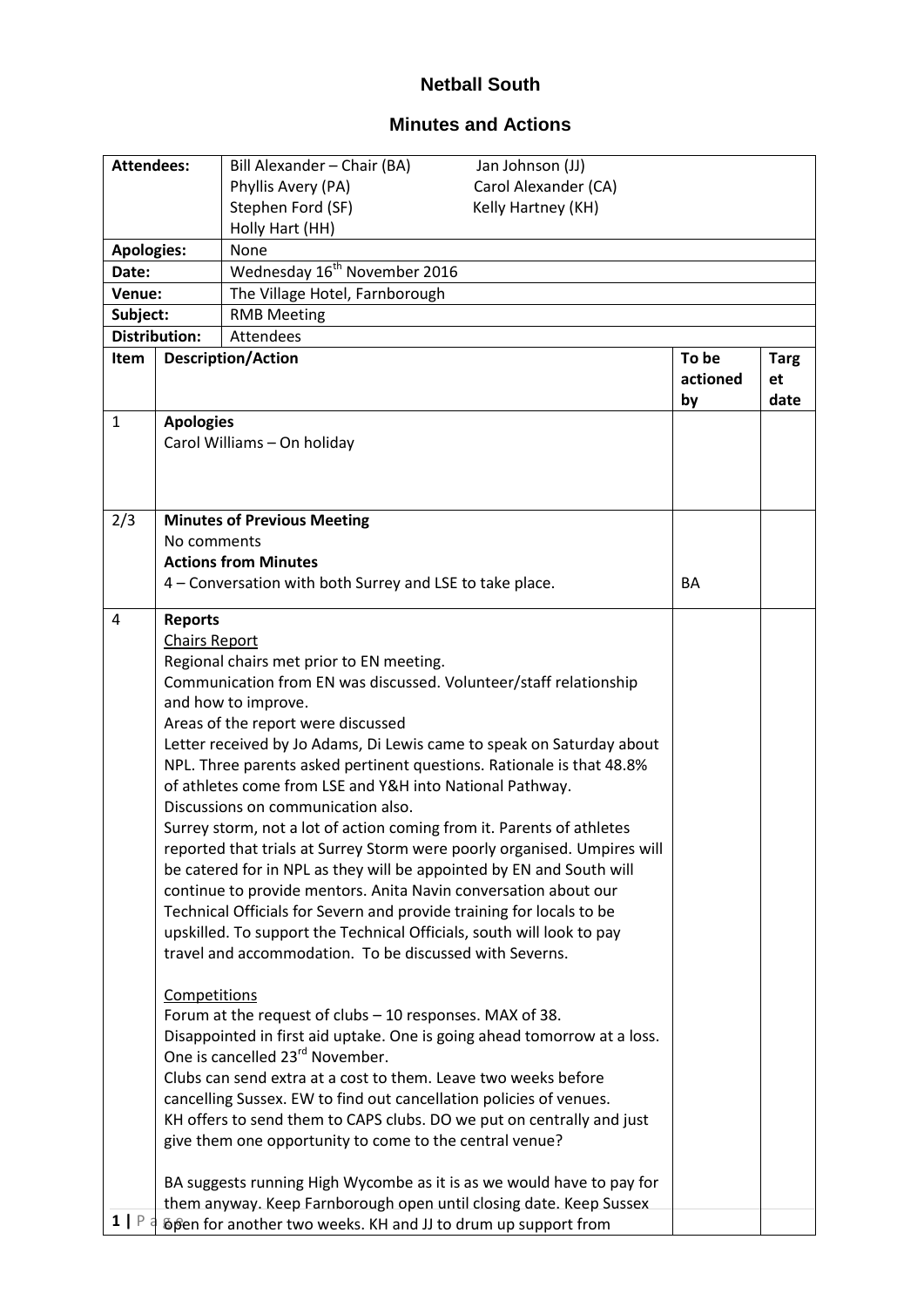|                | Sussex.                                                                                                                                                                                                                                                                                                                                                                                                                                                                                                                                                                                                                                                                                                                                                                                                                                                                                                                                                                                                        |            |  |
|----------------|----------------------------------------------------------------------------------------------------------------------------------------------------------------------------------------------------------------------------------------------------------------------------------------------------------------------------------------------------------------------------------------------------------------------------------------------------------------------------------------------------------------------------------------------------------------------------------------------------------------------------------------------------------------------------------------------------------------------------------------------------------------------------------------------------------------------------------------------------------------------------------------------------------------------------------------------------------------------------------------------------------------|------------|--|
|                | <b>Finance</b><br>Great deal of expenses going through this year's accounts even though<br>they are for last year. All claims ASAP and within 2 weeks.<br><b>Officiating</b><br>Biggest concern in Officiating is struggling to cover 4 leagues.<br>What is being asked in one day with 32 games going on $-$ need 64<br>umpires.<br>Only 1 game cancelled because they couldn't get umpires. Reserve list<br>for EN Premier League could sit behind the South.<br>'A' umpires understand importance of being a reserve, regional umpires<br>need to understand that it is just as important.<br>Gillian Frackelton award - soon after the GGA she passed away. Due to<br>her length of service agreed to have an award under her name. Review<br>and confirmation to be made in January at review of GGA.                                                                                                                                                                                                     | EW         |  |
|                | Development Report<br>Always in the top three in participation. Out in front by a few hundred<br>people. Line graph shows that we are having a consistent increase. We<br>try to avoid troths and peaks.<br>Berkshire back to netball sessions was unwilling to share numbers. We<br>have therefore taken them away support and we will be sorting out our<br>own Back 2 Netball sessions.<br>. . Agreed that we would not continue to fund an agreed bursary for<br>Level 3 course as the individual was not completing the returns to the<br>region<br>Stacey has venue success in Worthing; they have always to refuse to<br>play.<br>UNOs are doing extremely well. Oxford Brookes running a community<br>UV festival.<br>Development plan in Eastleigh is coming on and nearly finished.<br>Club experience workshop successful in Bracknell and another one in<br>Fareham with 10 people already signed on.<br>Succession planning workshop for future development. 3 hour<br>workshop - can be changed. | <b>ALL</b> |  |
| 5              | <b>Conflicts of Interest</b><br>None                                                                                                                                                                                                                                                                                                                                                                                                                                                                                                                                                                                                                                                                                                                                                                                                                                                                                                                                                                           |            |  |
| 6              | Review of Regional Chairs' Forum - All<br>Some counties have limited engagement-                                                                                                                                                                                                                                                                                                                                                                                                                                                                                                                                                                                                                                                                                                                                                                                                                                                                                                                               |            |  |
| $\overline{7}$ | <b>Review of Accounts - Kelly</b><br>Overall picture - profit and loss - Netball South. Can tweak titles and<br>where things go. Can be changed for understanding. Income and<br>expenses split broadly. Healthy balance- £11,468.70. Income for                                                                                                                                                                                                                                                                                                                                                                                                                                                                                                                                                                                                                                                                                                                                                               |            |  |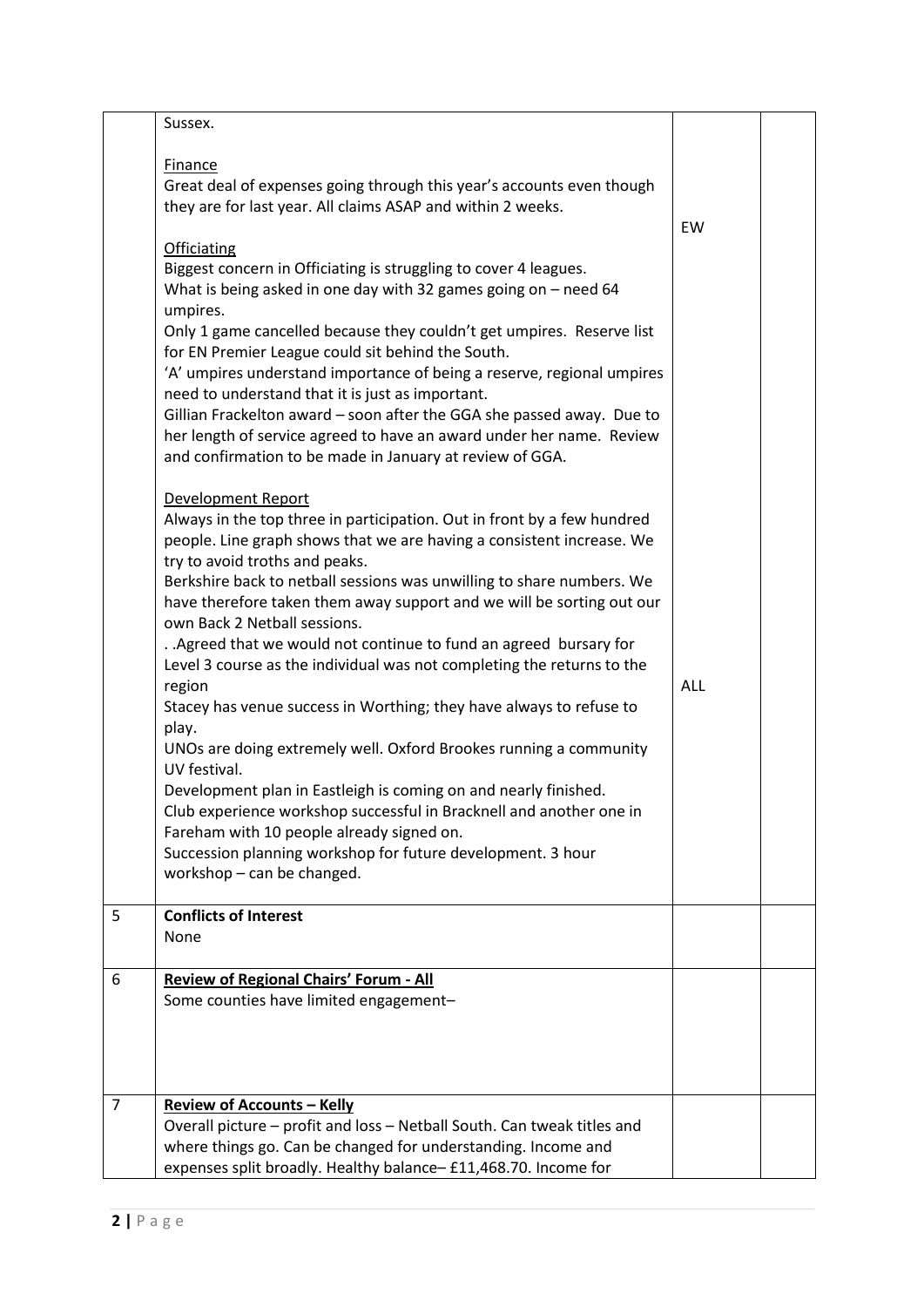|   | national schools will come in January.<br>For each group - individual profit and loss for CTSG, PTSG and OTSG.<br>Being able to see separate groups.<br>Accounts system can be drawn upon to show all income and expenses.<br>Rule books questioned - income in last year's reports.<br>BA - note under NPL season - cost to NPL and income from England<br>Netball. £3000 for NPL. Cost us as a region - over £20k if we are asked<br>the question.<br>KH to put a budget alongside for next financial year. Projections of<br>budget to made in January meeting.                                                                                                                                                                                                                                                                                                                                                                                                                                                                                                                                                                                                                                                                                                                                                      | KH               |  |
|---|-------------------------------------------------------------------------------------------------------------------------------------------------------------------------------------------------------------------------------------------------------------------------------------------------------------------------------------------------------------------------------------------------------------------------------------------------------------------------------------------------------------------------------------------------------------------------------------------------------------------------------------------------------------------------------------------------------------------------------------------------------------------------------------------------------------------------------------------------------------------------------------------------------------------------------------------------------------------------------------------------------------------------------------------------------------------------------------------------------------------------------------------------------------------------------------------------------------------------------------------------------------------------------------------------------------------------|------------------|--|
| 8 | NPL/NPFL-BA<br>Please see Chair Reports Section.                                                                                                                                                                                                                                                                                                                                                                                                                                                                                                                                                                                                                                                                                                                                                                                                                                                                                                                                                                                                                                                                                                                                                                                                                                                                        |                  |  |
| 9 | Clubs/Teams Forum (12 <sup>th</sup> January 2017) - Planning, Structure and<br>Approach - All<br>EW to order hot food (Two main issues with regards to Regulations. A<br>lot of questions about Six quarters however not since September. Six<br>quarter rule being praised by parent.<br>Discuss other regional leagues; discuss fixtures and 6 quarter rule.<br>What do they want us to run next season because of players being<br>pulled in different directions.<br>Counties should be looking at their own competition and development<br>structures.<br>HH - suggests that clubs need to understand their own development.<br>. When we have forum meeting, the Board need to ensure that we<br>speak with one voice.(CTSG needs to give thoughts for options. They<br>can then be proposed at forum meeting. Two copies of regulations to<br>teams – one of those signed off by team and returned to RMB – signed<br>document in writing to be able to apply to the league.<br>CW documentation about communication.<br>How we respond with emails. Other things we need to circulate<br>minutes of TSG. In principle we need to use business language. Board<br>members to read through and send any changes they have to BA by<br>Monday, 5 <sup>th</sup> December. Recirculate in time for the next meeting. | EW<br>CTSG/CA    |  |
|   |                                                                                                                                                                                                                                                                                                                                                                                                                                                                                                                                                                                                                                                                                                                                                                                                                                                                                                                                                                                                                                                                                                                                                                                                                                                                                                                         | <b>ALL</b><br>BA |  |